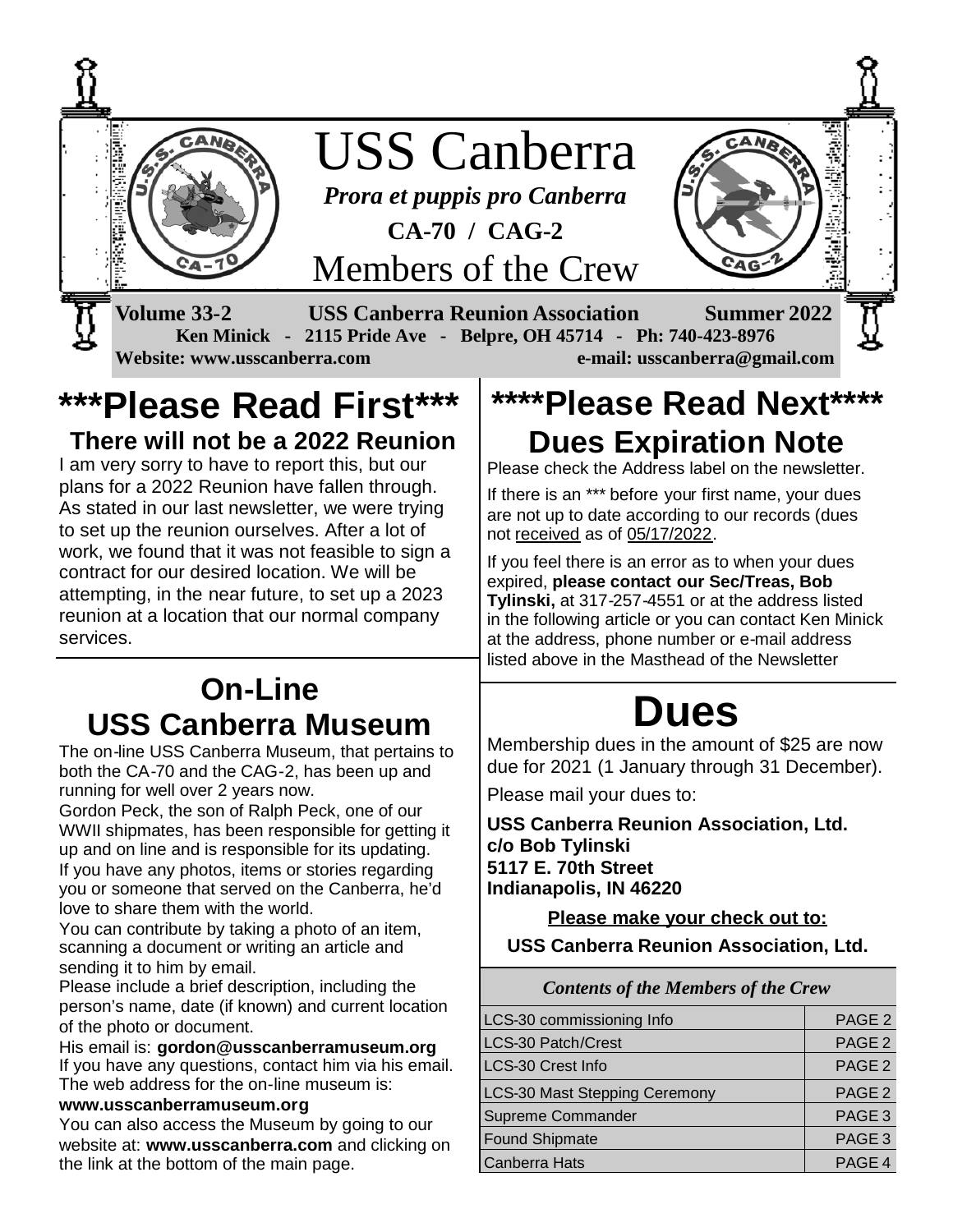**USS Canberra CA-70/CAG-2 Members of the Crew**



## **Mast Stepping Ceremony**

The Mast Stepping, another milestone in the life of the future USS Canberra LCS-30, took place on 6 May 2022.

The ceremony involved placing coins and items of sentimental value in the mast of the ship, a naval tradition thought to bring good luck and protection to sailors during their voyages at sea.

Items were donated from the Ship's Crew, Austal USA shipbuilding team, ship sponsor Marise Payne and Canberra, Australia's capitol and the ship's namesake.

Congratulations to the USS Canberra LCS 30 - Blue Crew of the future USS Canberra on completing this time honored tradition and bringing the ship one step closer to life!

The top item is the Mast Box where the donated items were placed, the others are the donated items. The box was then placed in the mast and the mast was sealed. The lettering on the box is: Line 1 - AUSTAL, Line 2 - Littoral Combat Ship, Line 3 - USS CANBERRA (LCS-30), Line 4 - Mast Box.

# **LCS-30 Commissioning**

The latest update from the Navy is that the Commissioning Ceremony will take place sometime in 2023.

They have not given out any information as to where it will take place, so we are still waiting to hear where the ceremony will be held.

Sail Away from AUSTAL USA shipyard in Mobile by LCS-30 is tentatively planned for late May or early June 2022.

## **The LCS-30 Ship's Patch/Crest**

Please note that it is also a "Kan-Do-Kangaroo" except that they spelled it "Can-Do"! The Kangaroo's tail has a bandage on it like the CA-70's Kangaroo's did.



#### The Link below has an explanation of the LCS-30 Crest

https://tioh.army.mil/Catalog/Heraldry.aspx? HealdryId=19264&CategoryId=10997&grp=5&me nu=Uniformed%20Services

Page 2 of 4 Pages Members of the Crew - Volume 33, Number 2 Summer Edition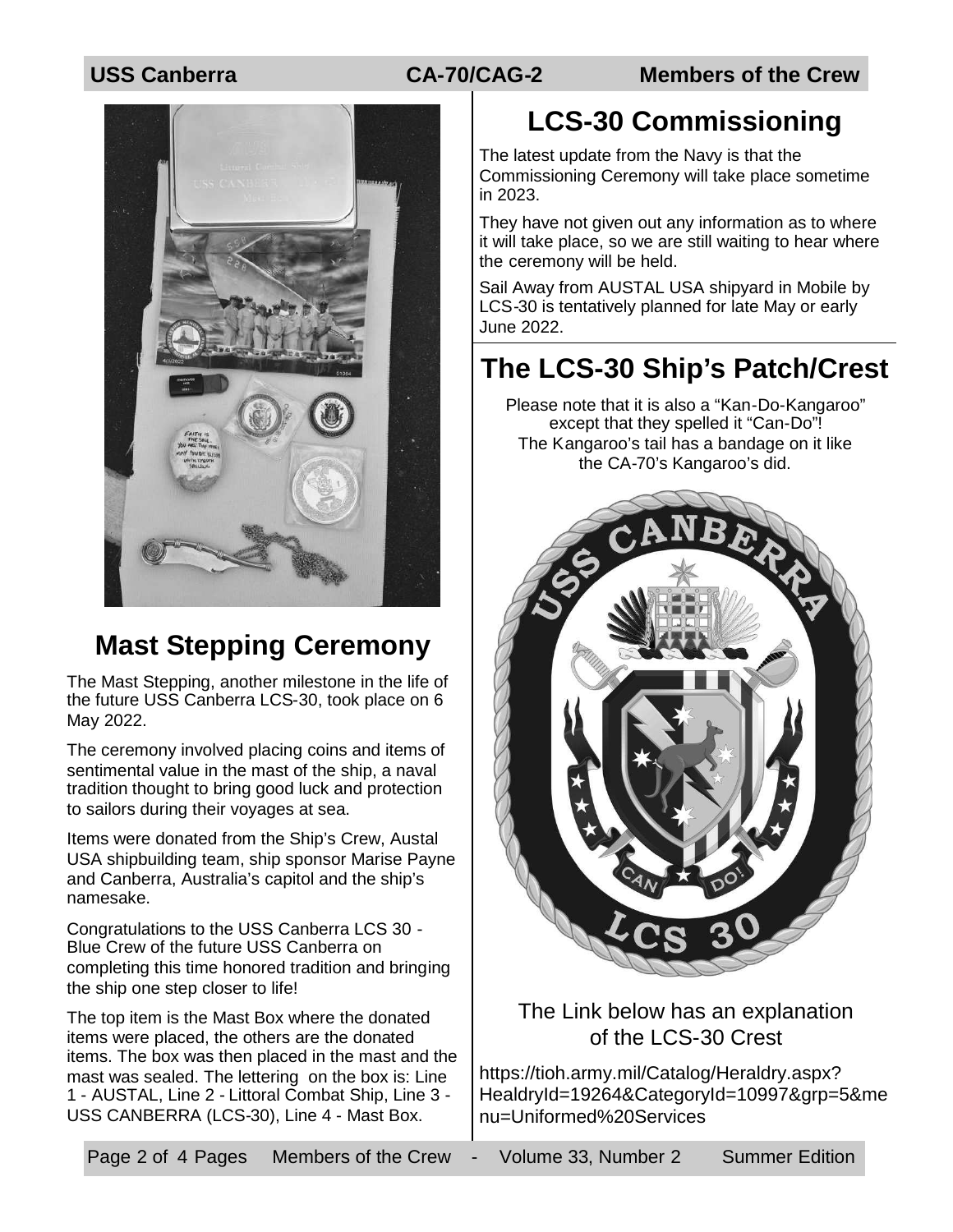#### **The Supreme Commander**

Following are **USS Canberra Shipmates** that have met the **Supreme Commander.**

| annon a omp<br><b>Shipmate</b><br>Gallegos, Eddie M., Sr.<br>Ingram, Earl L.<br>Shakarian, Albert J.                                                                                                                                                                                                                                                                                                                                                                                                                                                                                                           | <b>Ship</b><br><b>CA-70</b><br><b>CA-70</b><br><b>CA-70</b>                                                                                                                                                                                            | Div<br>$5^{\overline{th}}$<br>F                                                                                                                                                                                                                                                                                  | <b>Hated</b> that have mot the <b>oupreme</b><br><b>Aboard</b><br>43-45<br>43-46<br>43-45                                                                                                                                            | <b>Died</b><br>2021<br>2021<br>2022                                                                                                                                                                                  |
|----------------------------------------------------------------------------------------------------------------------------------------------------------------------------------------------------------------------------------------------------------------------------------------------------------------------------------------------------------------------------------------------------------------------------------------------------------------------------------------------------------------------------------------------------------------------------------------------------------------|--------------------------------------------------------------------------------------------------------------------------------------------------------------------------------------------------------------------------------------------------------|------------------------------------------------------------------------------------------------------------------------------------------------------------------------------------------------------------------------------------------------------------------------------------------------------------------|--------------------------------------------------------------------------------------------------------------------------------------------------------------------------------------------------------------------------------------|----------------------------------------------------------------------------------------------------------------------------------------------------------------------------------------------------------------------|
| Thomas, Melvin<br>Gibney, Christopher J.<br>McCollister. Benny J.<br>Nelson, Joesph F.<br>Eagen, Jerry F.<br>Arnold, John P.<br>Bixler, Richard A., Sr.<br>Niedentohl, Lee W.<br>Foster, James J.<br>Bell, Herbert L.<br>Clemons, Elza E.<br>Bendel, Donald V.<br>Lemaster, Francis D,<br>Kregel, Daniel A.<br>Morey, Richard A.<br>Carpenter, Cedric C.<br>Outten, T. Leonard<br>Patterson, George W.<br>Rivera, Elias V.<br>Atkins, Reginald D.<br>Solum, Curtis E.<br>Starnes, Donald E., Sr.<br>Trahern, James F.<br>Wasemann, Thomas L.<br>Beneke, Delford M.<br>Higgins, James E.<br>Keane, John F., III | CAG-2<br>CAG-2<br>CAG-2<br>CAG-2<br>CAG-2<br>CAG-2<br>CAG-2<br>CAG-2<br>CAG-2<br>CAG-2<br>CAG-2<br>CAG-2<br>CAG-2<br><b>CA-70</b><br>CAG-2<br>CAG-2<br>CAG-2<br>CAG-2<br>CAG-2<br>CAG-2<br>CAG-2<br>CAG-2<br>CAG-2<br>CAG-2<br>CAG-2<br>CAG-2<br>CAG-2 | <b>OE</b><br>9 <sup>th</sup><br>$6^{\sf th}$<br>1 <sup>st</sup><br>9 <sup>th</sup><br>M<br><b>OR</b><br><b>OR</b><br>E<br><b>OE</b><br>O <sub>l</sub><br>H<br>$8^{\text{th}}$<br>OI<br>E<br>$S-5$<br><b>FM</b><br><b>OE</b><br>F<br>B<br>9 <sup>th</sup><br>3 <sup>rd</sup><br>Flag<br><b>OE</b><br>$6^{\sf th}$ | 60-62<br>57-60<br>59-61<br>57-59<br>56-58<br>60-62<br>56-57<br>58-59<br>56-59<br>57-60<br>64-66<br>56-58<br>62-64<br>67-69<br>56-58<br>56-58<br>58-63<br>60-62<br>62-65<br>56-58<br>59-61<br>58-60<br>1962<br>1959<br>59-62<br>56-57 | 2004<br>2009<br>2011<br>2011<br>2012<br>2013<br>2013<br>2014<br>2015<br>2016<br>2016<br>2019<br>2019<br>2019<br>2019<br>2020<br>2020<br>2020<br>2020<br>2021<br>2021<br>2021<br>2021<br>2021<br>2022<br>2022<br>2022 |
| Krueger, Robert W.<br>Meckler, John E.                                                                                                                                                                                                                                                                                                                                                                                                                                                                                                                                                                         | CAG-2<br>CAG-2                                                                                                                                                                                                                                         | <b>OL</b>                                                                                                                                                                                                                                                                                                        | 61-64                                                                                                                                                                                                                                | 2022<br>2022                                                                                                                                                                                                         |
| Monfriedo, Antonio D.                                                                                                                                                                                                                                                                                                                                                                                                                                                                                                                                                                                          | CAG-2                                                                                                                                                                                                                                                  |                                                                                                                                                                                                                                                                                                                  |                                                                                                                                                                                                                                      | 2022                                                                                                                                                                                                                 |

# **Found Shipmate**

Below is a **USS Canberra Shipmate** who was found since the Spring 2022 Newsletter was published. If you want to contact him, let Ken know.

| <b>Shipmate</b>                                             | <b>Ship</b> | <u>Div</u> | <b>Aboard</b> |                       |
|-------------------------------------------------------------|-------------|------------|---------------|-----------------------|
| Kiley, William J., Jr.                                      | CAG-2 A     |            | 56-58         |                       |
| Page 3 of 4 Pages Members of the Crew - Volume 33, Number 2 |             |            |               | <b>Summer Edition</b> |